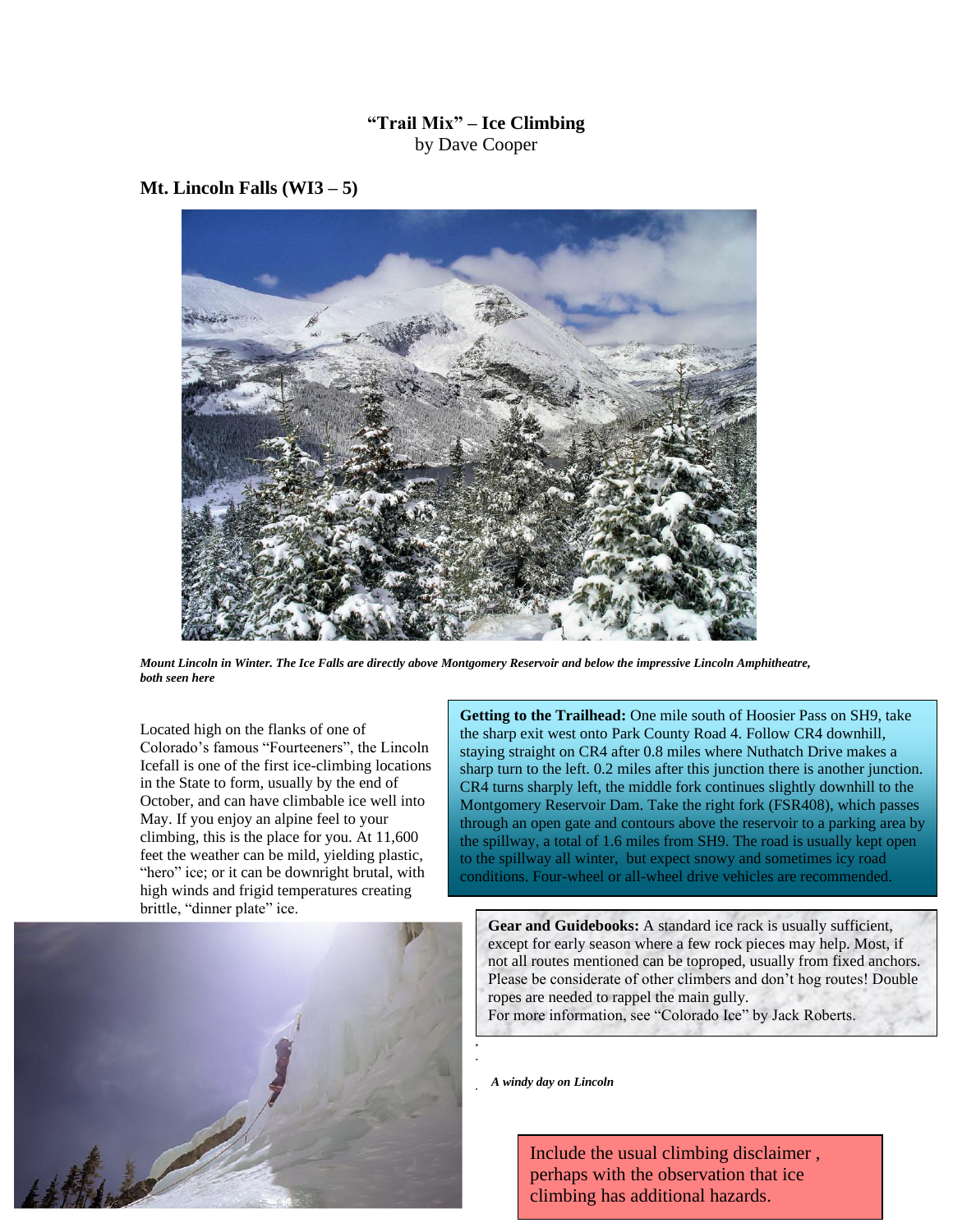When friends and I started climbing here in the late '80's we usually had the place to ourselves. In the last few years, however, it has been discovered! On a recent weekend I counted 14 vehicles parked in the parking area by Montgomery Reservoir.

## **The Approach**

From the parking area by the diversion tunnel spillway, walk along the road past the closed gate to the west corner of the reservoir, up the short hill to an open area on your left. Cross the Middle Fork of the South Platte River on a steel footbridge by a small concrete structure (the gauging station) and follow the trail up the hill, initially through trees, then turning left and continuing up the large talus field below the icefall. The ice is visible the whole way. The trail is usually well packed, which makes the approach much easier than it would otherwise be.

## **The Climbing**



*A busy day on the ice*

The main gully is climbed in two 60 meter pitches or three shorter pitches. Fixed anchors may be found above the first pitch on the right side as well as on both sides of the large boulder at the top. Depending on the line chosen, the climbing is usually WI3 or WI4 on fat ice, though the middle easy pitch is often thin early in the season. Start from trees where the back-board is stored (a sobering reminder of the potential seriousness of ice climbing).

The Lower Wall doesn't form completely every year, but this season it's coming in nicely and offers mainly WI4 lines to supplement the easier right side. Find fixed anchors on top or continue to trees (60 meter rope).

The upper right side of the icefall usually provides the steepest climbing with WI4 at the left end and WI5 or harder to the right. The WI5 pillars usually dry out and sublime away by mid-season. Two sets of fixed anchors can normally be found above this section.

Many other possible lines may be found, including climbs to the left of the main gully. One of my favorite winter or spring excursions is to climb the icefall, then continue on easy mixed ground to the righthand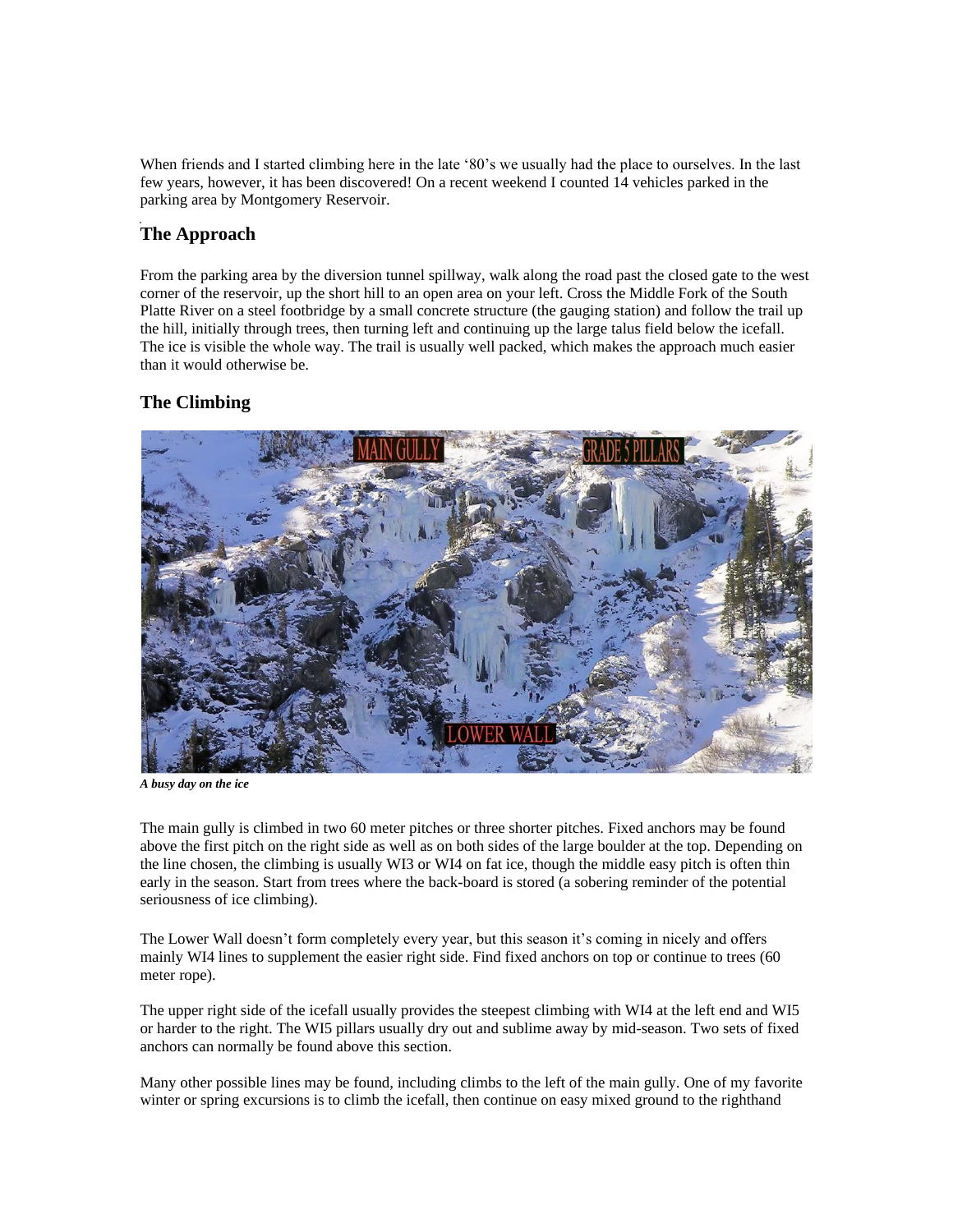ridge and on to the summit of Mt. Lincoln. Recently, however, access to Mt. Lincoln and several other "fourteeners" has been threatened, so all routes to the summit are currently off-limits. I sincerely hope that an equitable solution can be found which continues to provide access to Colorado's special places. I strongly advise hikers and climbers to actively engage in this debate before it is too late.

To the right of the Grade 5 Pillars is a descent gully. Exercise care when avalanche conditions are significant, since this gully and the bowl above it can load. Also stay away from the slopes to climbers right of the icefall. Often, large debris indicates previous avalanche activity. I've only seen the main gully avalanche once, but there is always that potential!

Ice climbing isn't for everyone, but if you enjoy this strange sport and have the skills to safely participate, you'll enjoy the setting and climbing available at the Mount Lincoln Icefall.



*Colorado Locator Map*